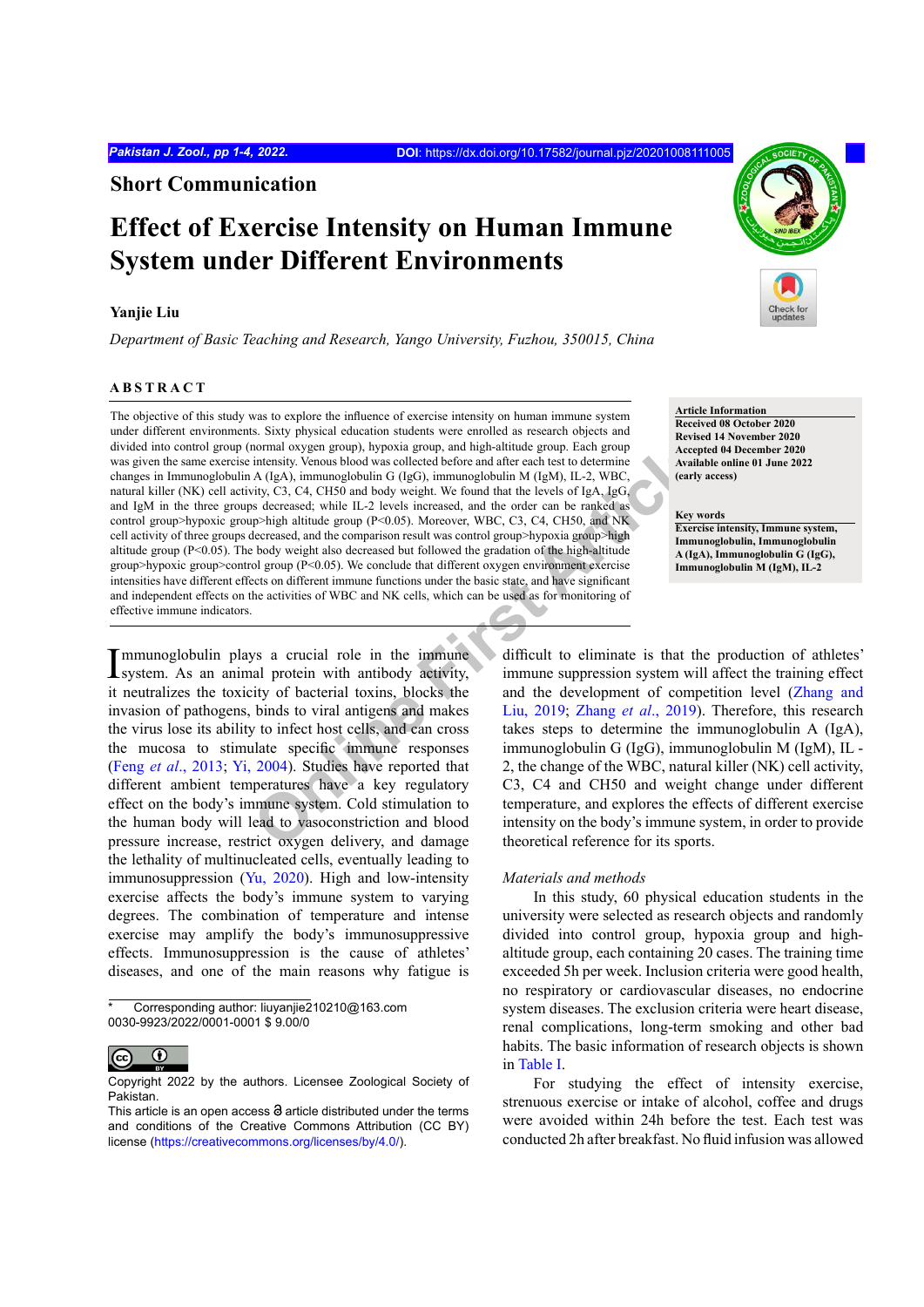during the test. The room temperature was controlled at  $12 \pm 1$ <sup>o</sup>C and the humidity was controlled at  $40 \pm 3$ % for each test. During the experiment, subjects in each group were managed in a centralized and closed way. Activities such as diet, accommodation, living time and even leisure time were maintained consistently in each group to reduce differences between groups. In addition, the enrolled subjects played games (mainly board games) in their spare time to keep them happy. The experiment was conducted six days a week, for four consecutive weeks. The total amount of exercise per day was 5h, including walking slowly for 1h from 7:30 to 8:30 AM, exercising for 2h from 10:00 to 12:00 AM, and exercising for 2h from 03:00 to 05:00 PM. Exercise methods included fast walking, jogging, table tennis, badminton, swimming, aerobic exercise, strength cycling and so on. Exercise intensity control: During exercise, heart rate was monitored every 10 min to assess exercise intensity and control the range of exercise intensity rates within the target heart. Target heart rate range during exercise was determined according to Karvonen formula:

Target heart rate range  $=$  resting heart rate  $+$  heart rate reserve \* exercise intensity range

heart rate reserve = maximum heart rate - resting heart rate maximum heart rate  $= 220$ -age

The exercise intensity chosen for this study was 40% heart rate reserve, corresponding to low-intensity aerobic endurance training.

The enrolled students were divided into control group (referred to as the constant oxygen group), hypoxia group (referred to as the low oxygen group), and plateau group (referred to as the plateau Group at an altitude of about 2300m in Toba National Plateau Sports Training Base in Qinghai), according to different oxygen environments. The experiment lasted for 4 weeks, with 5h of exercise per day, 6 days of exercise per week. The constant oxygen group exercised and lived in the plain environment every day. The hypoxic group lived in a hypoxic environment simulated at an altitude of 2300m from 19:00 to 7:00 the next morning, and exercised for 2h in the hypoxic environment simulated at an altitude of 2300m during the day. The other arrangements were the same as that of the control group. The plateau group exercised and lived every day in Toba National Plateau Sports Training Base in Qinghai province.

Height was measured by a tester (XinDongHuaTeng GJ-II, Beijing). Body weight was measured by an electronic scale (OMRONHBF-356, Japan). Immunoglobulin IgG, IgA and IgM were determined by immunoturbidimetry (Hitachi, 7180, Japan). The activity of NK cells was determined by lactate dehydrogenase release method. Plasma level of IL-2 was measured by immunoradiometric analysis (SN-69B type intelligent free  $\gamma$  measurement instrument). White blood cell count (WBC) Advia 120 Hematology System (Shanghai Bayer Company) was used for blood cell detection.

All experimental data were statistically processed by SPSS 17.0 software. The measurement data were expressed as  $\theta$ , ANOVA was used for comparison among the three groups, SNK-Q test was used for pair-wise comparison among the groups, and repeated measurement data were analyzed by repeated measurement analysis of variance. The difference was considered statistically significant when *P*<0.05.

#### *Results and discussion*

Table II shows the effect of different oxygen levels on IgA, IgG, IgM, WBC, NK, C3, C4, CH50, and IL-2 levels of patients and their body weights in the three groups. The comparison of levels of all parameters among the three groups showed the gradation high altitude group<hypoxic group $\leq$ control group (P $\leq$ 0.05).

**Online First Article** Immunoglobulin is a kind of protein that is formed after the body is stimulated by an antigen substance and has a specific binding reaction with the antigen. Its electrophoretic movement is mainly located in the γ region. There are five categories of human Ig, namely IgA, IgG, IgM, IgE and IgD (Su *et al*., 2012; [Meng, 2018](#page-3-6)). Since IgA, IgG and IgM account for a large proportion, clinical testing of IgA, IgG and IgM is also a commonly used indicator in sports training. IgA accounts for 10%~20% of the serum Ig content. As IgA mainly exists in external secretion, it plays an important role in the first line of antiinfection defense, which can be called local antibody. IgG is the most abundant immunoglobulin in the serum, accounting for about 3/4~4/5. According to the difference of antigenicity of heavy chain ( $\gamma$  chain), IgG is the main antibody against bacteria, antivirus and antitoxin in the serum, and can fix complement C3, C4 and CH50. IgM accounts for 6% of the serum Ig content. Regarding its structure, two heavy chains and two light chains to form a monomer, and then five monomers to form a pentamer macromolecule. This molecular form makes IgM more superior than other Ig classes in binding complement, and it has a strong ability to activate the traditional complement pathway after binding with antigen, thus contributing to a strong cytotoxic activity and cytolysis activity ([Han](#page-3-7) *et al*., [2017;](#page-3-7) [Wang and Hao, 2012](#page-3-8); [Gleeson](#page-3-9) *et al*., 2012; [Cui](#page-3-10) *et al*., [2013\)](#page-3-10). IgM is mainly found in the blood vessels. It is the first line antibody against intravascular infection and plays an important role in preventing sepsis. A considerable amount of IgM is often present in the secretion. This study mainly focuses on the effect of exercise intensity on human immune system in different environments.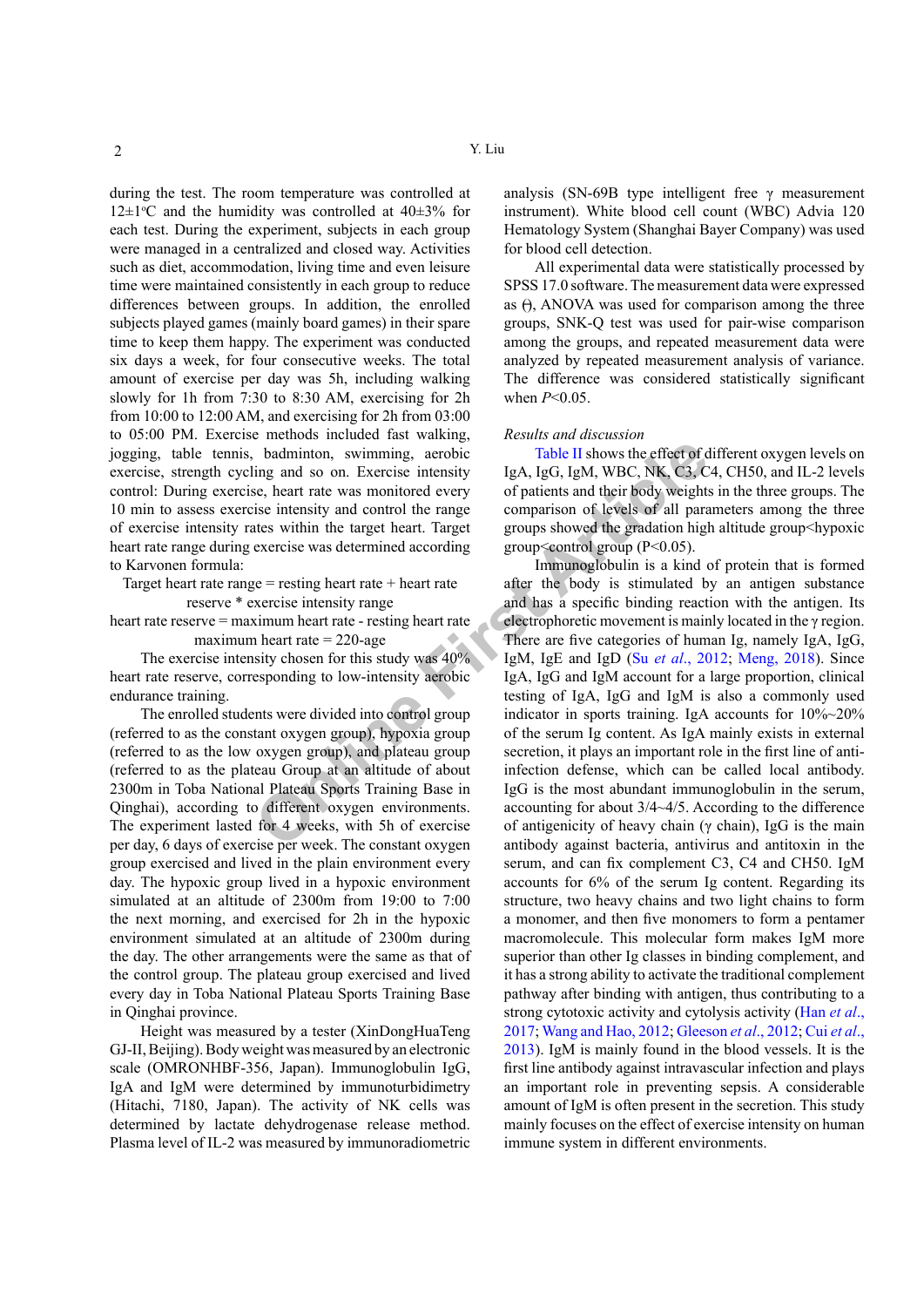| Group               | Number of |           | $Sex(n\%)$ | Average age<br>(year) | BMI (kg/m <sup>2</sup> ) | <b>Body weight</b><br>(Kg) | Weekly training<br>h(h) |
|---------------------|-----------|-----------|------------|-----------------------|--------------------------|----------------------------|-------------------------|
|                     | cases     | Male      | Female     |                       |                          |                            |                         |
| Control group       | 20        | 12(74.42) | 8(25.58)   | $21.16 \pm 0.34$      | $21.52 \pm 2.26$         | $70.52 \pm 3.25$           | $7.95 \pm 0.98$         |
| Hypoxic group       | 20        | 14(79.07) | 6(20.93)   | $21.82 \pm 0.41$      | $22.01 \pm 3.33$         | $69.08\pm2.94$             | $8.08 \pm 1.02$         |
| High altitude group | 20        |           |            | $21.54\pm0.28$        | $21.98\pm3.15$           | $71.05\pm3.51$             | $7.69 \pm 0.57$         |

<span id="page-2-0"></span>**Table I. Basic information of research objects.**

<span id="page-2-1"></span>

|  |  |  | Table II. Effects of different oxygen environments on immunoglobulin. |
|--|--|--|-----------------------------------------------------------------------|
|  |  |  |                                                                       |
|  |  |  |                                                                       |

|                                                         |                                                                                                                                                                                                                                                                                           | <b>Control</b> group            | Hypoxic group                                                     | High altitude group             | P     |  |  |
|---------------------------------------------------------|-------------------------------------------------------------------------------------------------------------------------------------------------------------------------------------------------------------------------------------------------------------------------------------------|---------------------------------|-------------------------------------------------------------------|---------------------------------|-------|--|--|
| IgA(g/L)                                                |                                                                                                                                                                                                                                                                                           | $2.93 \pm 0.81$                 | $2.54\pm0.68$                                                     | $2.04 \pm 0.21$ <sup>*#</sup>   | 0.001 |  |  |
| IgG(g/L)                                                |                                                                                                                                                                                                                                                                                           | 14.92±2.31                      | $13.35 \pm 2.19$                                                  | $12.28 \pm 1.98$ <sup>**</sup>  | 0.001 |  |  |
| IgM(g/L)                                                |                                                                                                                                                                                                                                                                                           | $1.41 \pm 0.82$                 | $1.29 \pm 0.71$                                                   | $0.71 \pm 0.62$ **              | 0.007 |  |  |
| WBC( $\times$ 10 <sup>3</sup> $\uparrow$ / $\upmu$ l)   |                                                                                                                                                                                                                                                                                           | $14.03 \pm 3.98$                | $12.62 \pm 2.47$                                                  | $10.38 \pm 1.08**$              | 0.001 |  |  |
| Natural killer cells (%)                                |                                                                                                                                                                                                                                                                                           | $32.24 \pm 10.57$               | $28.61 \pm 5.69$                                                  | $20.39 \pm 1.46$ **             | 0.001 |  |  |
| $IL-2(ng/ml)$                                           |                                                                                                                                                                                                                                                                                           | $4.03 \pm 0.97$                 | $3.12 \pm 0.74$ *                                                 | $2.31 \pm 0.29$ **              | 0.001 |  |  |
| C3(g/L)                                                 |                                                                                                                                                                                                                                                                                           | $1.46 \pm 0.24$                 | $1.42 \pm 0.18$                                                   | $1.27 \pm 0.07^{**}$            | 0.003 |  |  |
| C4(g/L)                                                 |                                                                                                                                                                                                                                                                                           | $1.37 \pm 0.98$                 | $1.02 \pm 0.54$                                                   | $0.46 \pm 0.21$ <sup>*#</sup>   | 0.001 |  |  |
| CH50(U/L)                                               |                                                                                                                                                                                                                                                                                           | $97.31 \pm 2.13$                | $96.78 \pm 1.61$                                                  | $95.32 \pm 0.69^{**}$           | 0.001 |  |  |
| Body weight                                             | Before exercise                                                                                                                                                                                                                                                                           | $90.02 \pm 16.37$               | 89.34±17.09                                                       | 91.47±14.93                     | >0.05 |  |  |
|                                                         | After exercise                                                                                                                                                                                                                                                                            | $85.91 \pm 14.46$ <sup>\$</sup> | $79.61 \pm 16.84$ <sup>\$</sup>                                   | $76.61 \pm 12.06$ <sup>\$</sup> | 0.001 |  |  |
|                                                         | Decrement                                                                                                                                                                                                                                                                                 | $7.36 \pm 2.39$                 | $8.69 \pm 2.65$                                                   | $10.89 \pm 2.71$ and @          | 0.001 |  |  |
|                                                         | Decreasing amplitude                                                                                                                                                                                                                                                                      | $8.42 \pm 1.28$                 | $10.08 \pm 1.07$ and                                              | $12.04 \pm 1.16$ and @          | 0.001 |  |  |
|                                                         | Compared with control group, $P < 0.05$ ; Compared with the hypoxic group, $P < 0.05$ . Compared with situation before exercise, $P < 0.05$ ; compared with<br>the control group, <sup>and</sup> P < 0.05; compared with the hypoxic group, <sup><math>\textdegree</math></sup> P < 0.05. |                                 |                                                                   |                                 |       |  |  |
| Known as natural killer cells, NK cells are important   |                                                                                                                                                                                                                                                                                           |                                 | of white blood cells indicates an inflammatory response           |                                 |       |  |  |
| immune cells in the body. NK cells morphologically      |                                                                                                                                                                                                                                                                                           |                                 | of the body to exercise stress (Blegen <i>et al.</i> , 2008). The |                                 |       |  |  |
| belong to large granular lymphocytes, which are derived |                                                                                                                                                                                                                                                                                           |                                 | results of this study showed that the IgA, IgG, IgM, C3,          |                                 |       |  |  |
|                                                         | from bone marrow and are the third group of lymphocytes                                                                                                                                                                                                                                   |                                 | C4 and CH50 levels of patients in the three groups were           |                                 |       |  |  |
|                                                         | besides T cells and B cells, accounting for about 15% of                                                                                                                                                                                                                                  |                                 | significantly different. Compared with the control group          |                                 |       |  |  |

Known as natural killer cells, NK cells are important immune cells in the body. NK cells morphologically belong to large granular lymphocytes, which are derived from bone marrow and are the third group of lymphocytes besides T cells and B cells, accounting for about 15% of all immune cells (white blood cell count) in the blood. NK cells are the core cells of the natural immune system and are mainly distributed in peripheral blood, liver and spleen. NK cells are the main "fighters" in the body responsible for killing abnormal cells such as aging, virus infection and tumor (Qiu *et al*[., 2011;](#page-3-11) [Chang](#page-3-12) *et al*., 2002; Yu *et al*[., 2016\)](#page-3-13). Unlike more than 150 other white blood cells in the body, NK cells do not need special instructions from the immune system or coordination from other cells. They can recognize and attack foreign cells, cancer cells and viruses on their own. Circulating NK cells are usually dormant. Once activated, they infiltrate into tissues and secrete perforin and tumor necrosis factor, attacking virulent cells and so on. The most important feature of the immune response of the body after exercise is leukocytosis in peripheral blood, that is, the increase in the total number

of white blood cells indicates an inflammatory response of the body to exercise stress ([Blegen](#page-3-14) *et al*., 2008). The results of this study showed that the IgA, IgG, IgM, C3, C4 and CH50 levels of patients in the three groups were significantly different. Compared with the control group and the hypoxia group, the weight loss in the plateau group was more significant (Xie *et al*[., 2018](#page-3-15)). It suggests that under different oxygen environments, moderate intensity exercise can improve serum IgG, IgA and IgM levels, improve immunity and reduce the risk of infection. Exercise intensity is a key factor in the change of NK cells during exercise, and there are many studies on the impact of acute exercise on cells, showing consistent results [\(Wen](#page-3-16) *et al*[., 2017\)](#page-3-16).

### *Conclusion*

To sum up, exercise intensity in different oxygen environments has different effects on different immune functions, and has significant effects on IgA, IgG, IgM, WBC, NK cell activity, C3, C4 and CH50, which can be used for monitoring of effective immune indexes.